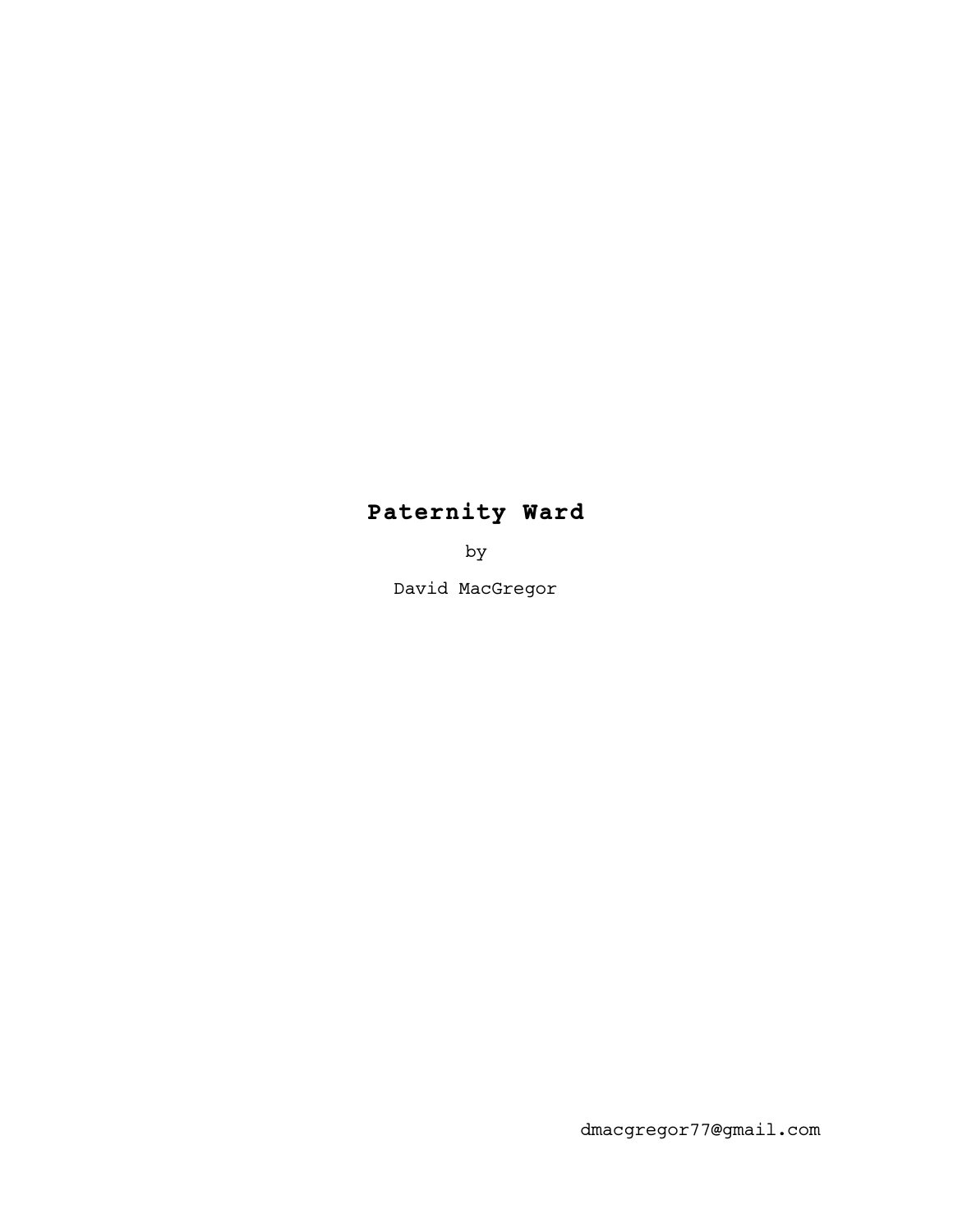# Setting

A waiting room in a hospital.

# **Time**

Present-ish.

# Cast

 COLLEEN - Well-dressed woman, in her 20s-30s. TODD - Working-class man, in his 20s-30s. ORDERLY - Big man in surgical scrubs, in his 20s-30s.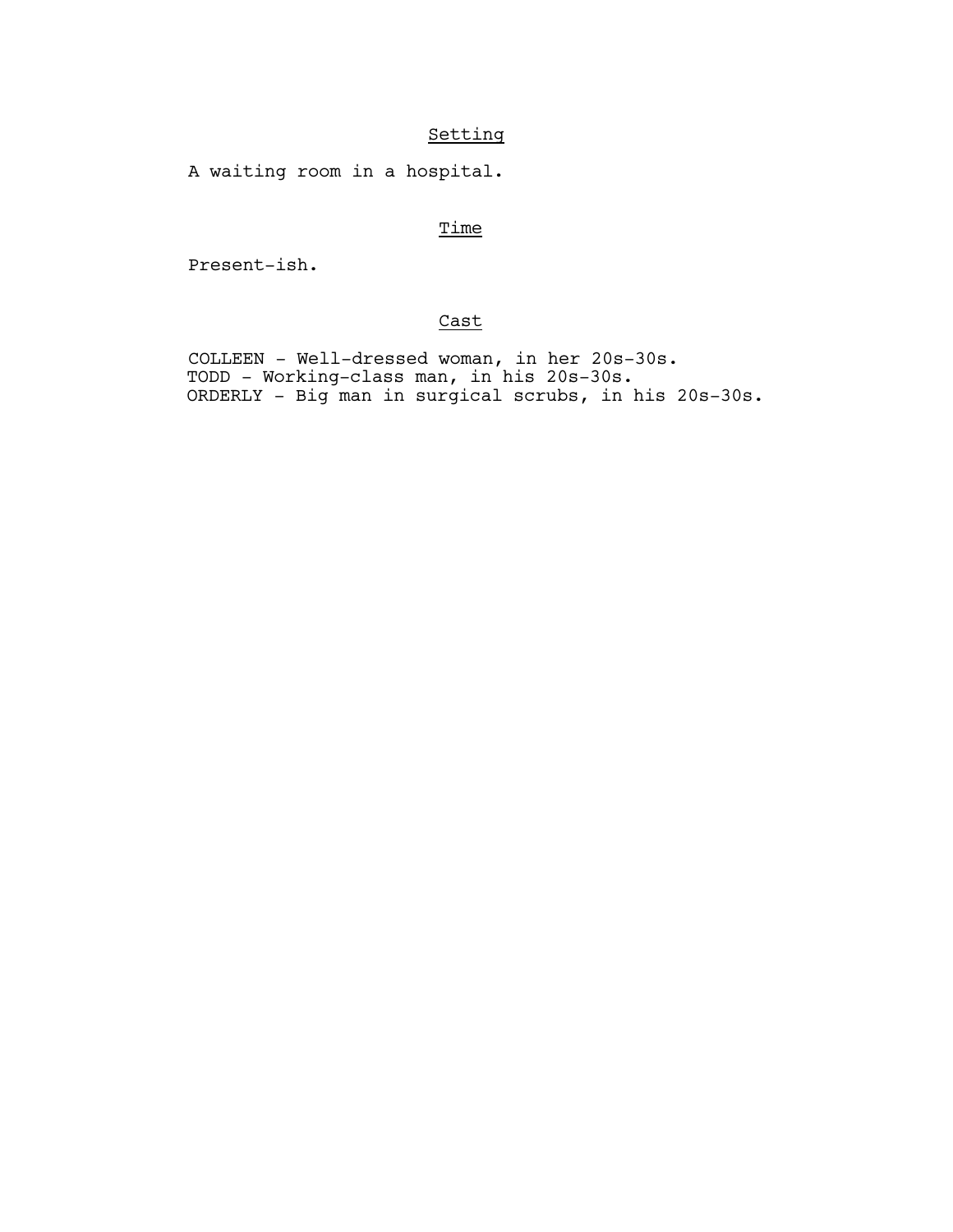(COLLEEN paces back and forth past two chairs, a tissue in her hand, regularly dabbing her nose. She looks up as she hears a commotion outside the room. TODD is pushed into the room by a burly ORDERLY. The ORDERLY stands with his arms folded, blocking the exit.)

TODD

Let me out of here!

# ORDERLY

No.

TODD

You stupid son of a bitch! My wife's having a kid right now! I'm going back up there!

ORDERLY

No, you're not. The doctor said to keep you down here, I'm keeping you down here.

TODD

I passed out once! Once damn it! I'm okay now! What's my wife gonna think if I'm not there?

ORDERLY

Buddy, just sit down and relax. Talk to the nice lady. She's having a kid too.

TODD

Har-dee-fucking-har-har. You're a riot, you know that?

ORDERLY So they tell me. If it makes you feel any better, they kicked her off the floor too.

**COLLEEN** 

Because I have a little bit of a cold! Whose policy is that? You think that's fair?

ORDERLY

Lady, we gave you a surgical mask and you filled it with snot in two minutes.

COLLEEN

Then maybe you need more absorbent surgical masks! Have you ever thought of that? If you did, then maybe I'd be up there where I belong!

ORDERLY

Jesus Christ. Settle down, both of you. Honest to God, they need to put a bowl of Quaaludes in here.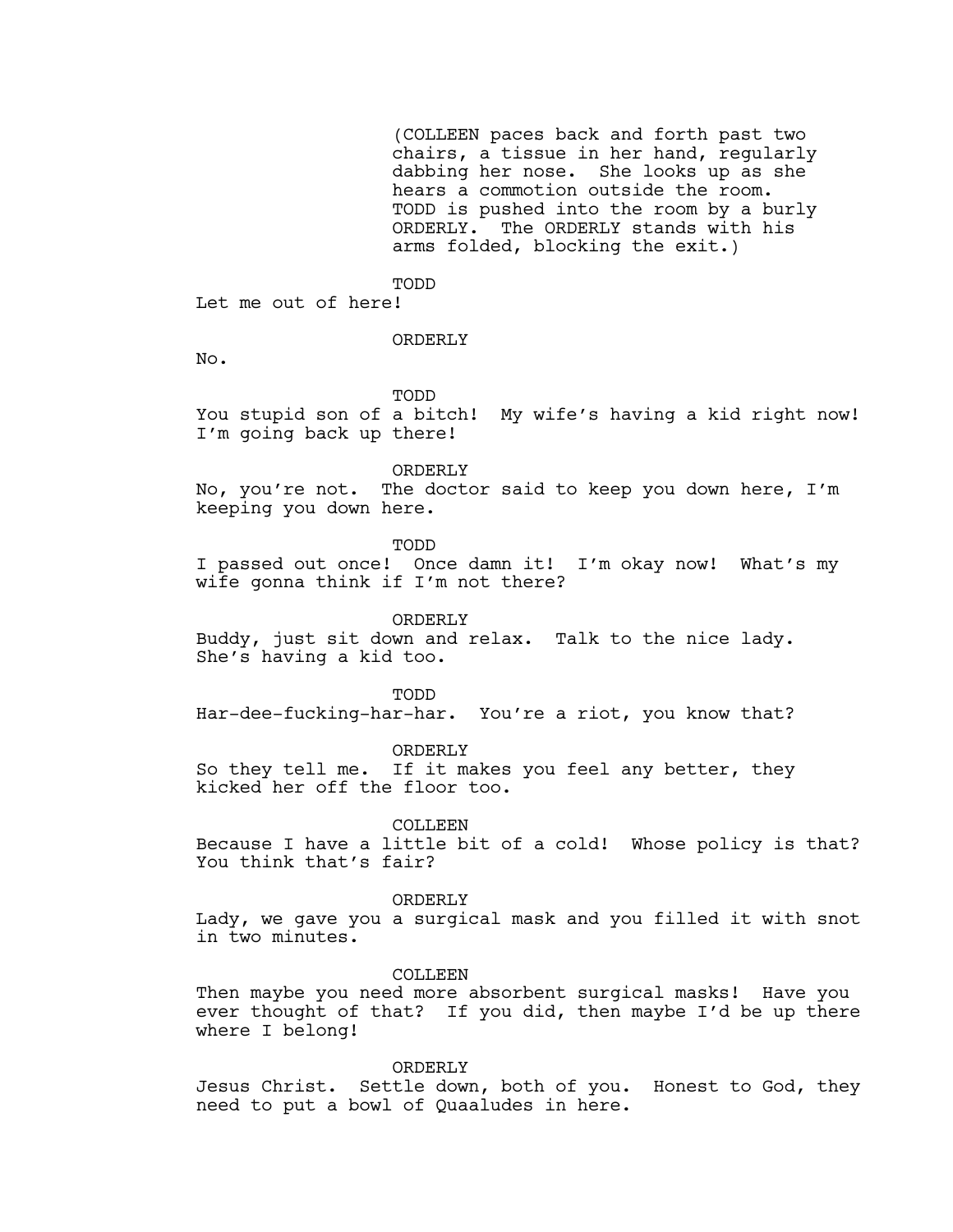So you're having a kid? You're doing a great job of being pregnant, lady. I can hardly even tell.

**COLLEEN** 

I'm not pregnant. My partner, Heidi, she's having the baby.

TODD

Your partner Heidi? What are you, some kind of dyke?

COLLEEN

Yes, actually. What are you, some kind of redneck?

TODD

Wait a second. You and another woman are having a baby? That's legal?

#### ORDERLY

Hey, Neanderthal man. I changed my mind. Don't talk to the lady. Just shut up and I'll let you know when you're a dad.

TODD

I can talk if I want to! What are you, some kind of Gestapo agent? I can say whatever the fuck I want! This is America, buddy! America!

COLLEEN

Yeah, it's America! Which means it's legal for two women to have a child.

TODD

Now how does that work exactly? Last I knew, you needed a man to have a kid. What do you do, check into some sleazy motel before they change the sheets and roll around until you get lucky?

ORDERLY

Buddy, I'm telling you, shut up.

COLLEEN

It's called artificial insemination. There are clinics, donors, and it takes a lot of time, a lot of thought.

TODD

I bet. They got a drive-thru window? You could get knocked up and pick up some fries while you're at it.

COLLEEN

Why do you have a problem with two people who love one another having a child?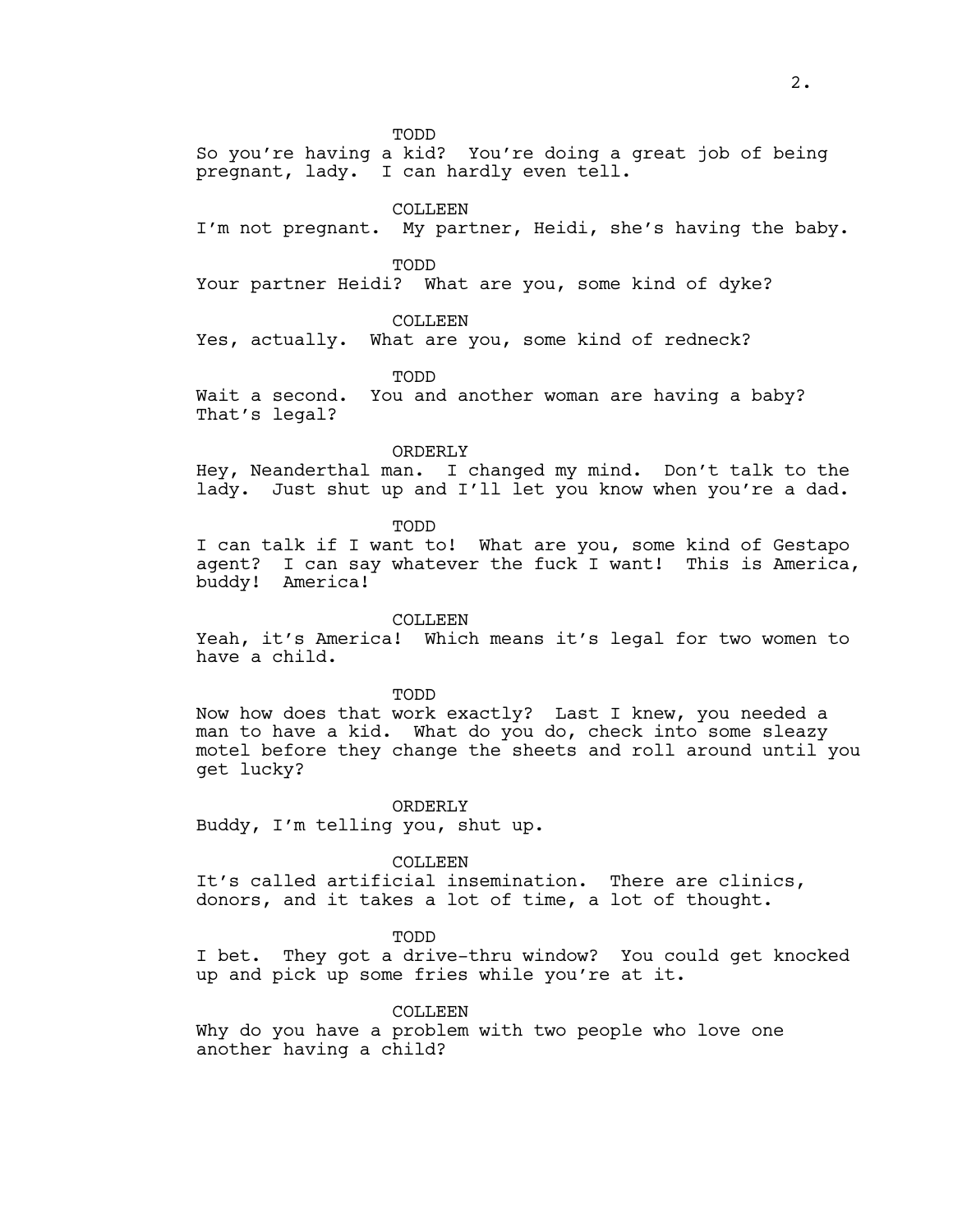Oh, I don't know. Because it's wrong? I mean, if you had a cat that gave birth to a bunch of puppies, wouldn't you think there was a problem there? It's not natural.

#### ORDERLY

I swear to God, buddy. I've been on duty for sixteen hours straight. Unless you shut up, hospital regulations do allow me to clock your sorry ass.

TODD

Hey, go play with some used needles or something.

# COLLEEN

Is there another waiting room? Like for people with an IQ over 20?

TODD

Listen, I watch TV, right? I see all this stuff about families and how you got your two moms and half-brothers and stepdads, half-step-uncles and all that crap. And they're always telling you that they're all the same, you know, that a family's a family. And it's just bullshit.

# COLLEEN

Why?

TODD

A kid should have a mom and a dad. One mom. One dad. The end.

#### COLLEEN

You're right.

#### TODD

What? What did you say?

#### COLLEEN

You're right. Ideally, kids should have one mom and one dad. But it's not an ideal world. People leave, people get divorced, or die. People are gay. People think they're straight, then figure out that they're gay. I have thought longer and harder about this than anything else in my life. What will my kid have to put up with, having two moms? What will our parents say? What will our friends say? Jesus, what if my kid meets someone like you?

TODD

What about your kid not having a father? Have you ever thought about that? What if you have a boy, for chrissakes?

COLLEEN

It is a boy.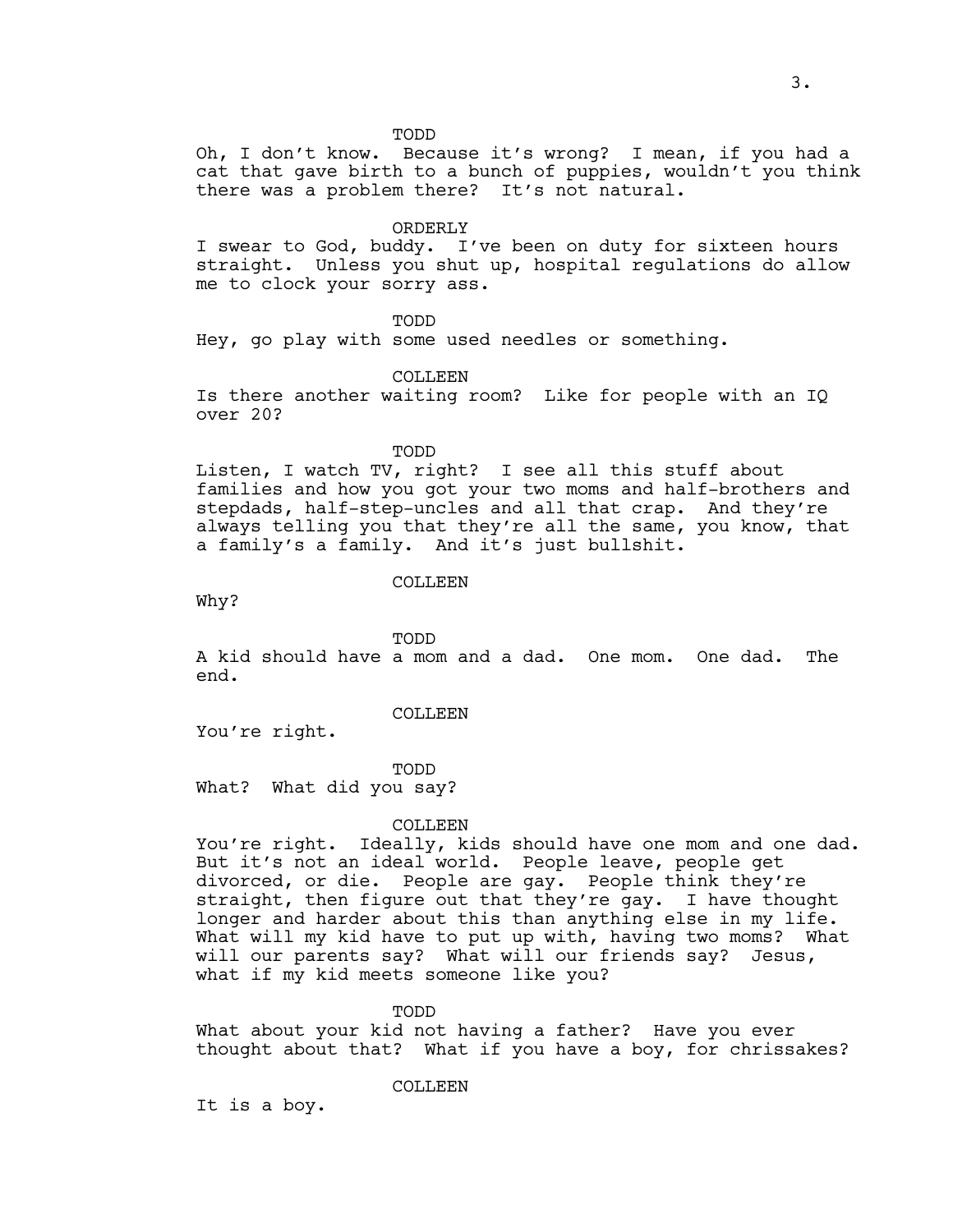Oh my God.

COLLEEN

You don't think that worries me? Terrifies me? Maybe you're right. Maybe I can't handle it. I don't know. But I've been studying up.

TODD Studying up? On what?

COLLEEN

Guy stuff. Baseball. Football. The Three Stooges. I've got to be able to give some masculine input.

TODD

You've been studying up on The Three Stooges? Nothing personal lady, but you are completely out to fucking lunch.

COLLEEN

It's not like I have a choice, do I? I'm doing the best I can! But you're a man! You tell me. What did your dad teach you? What did he pass on?

TODD My dad? My dad split when I was three.

COLLEEN So, about the time you became verbal.

TODD

Fuck you.

COLLEEN Do you think it affected you, not having a father?

TODD

How the hell should I know? (moves towards the ORDERLY) Let me out of here! You don't understand what's going on, man! I have to get up there!

ORDERLY

You're gonna get up there. In half an hour. Now cool it.

TODD

She's expecting me to be there! She needs me!

ORDERLY

Yeah? I need you too. I can't imagine life without you.

COLLEEN

Are you worried about your wife, is that it?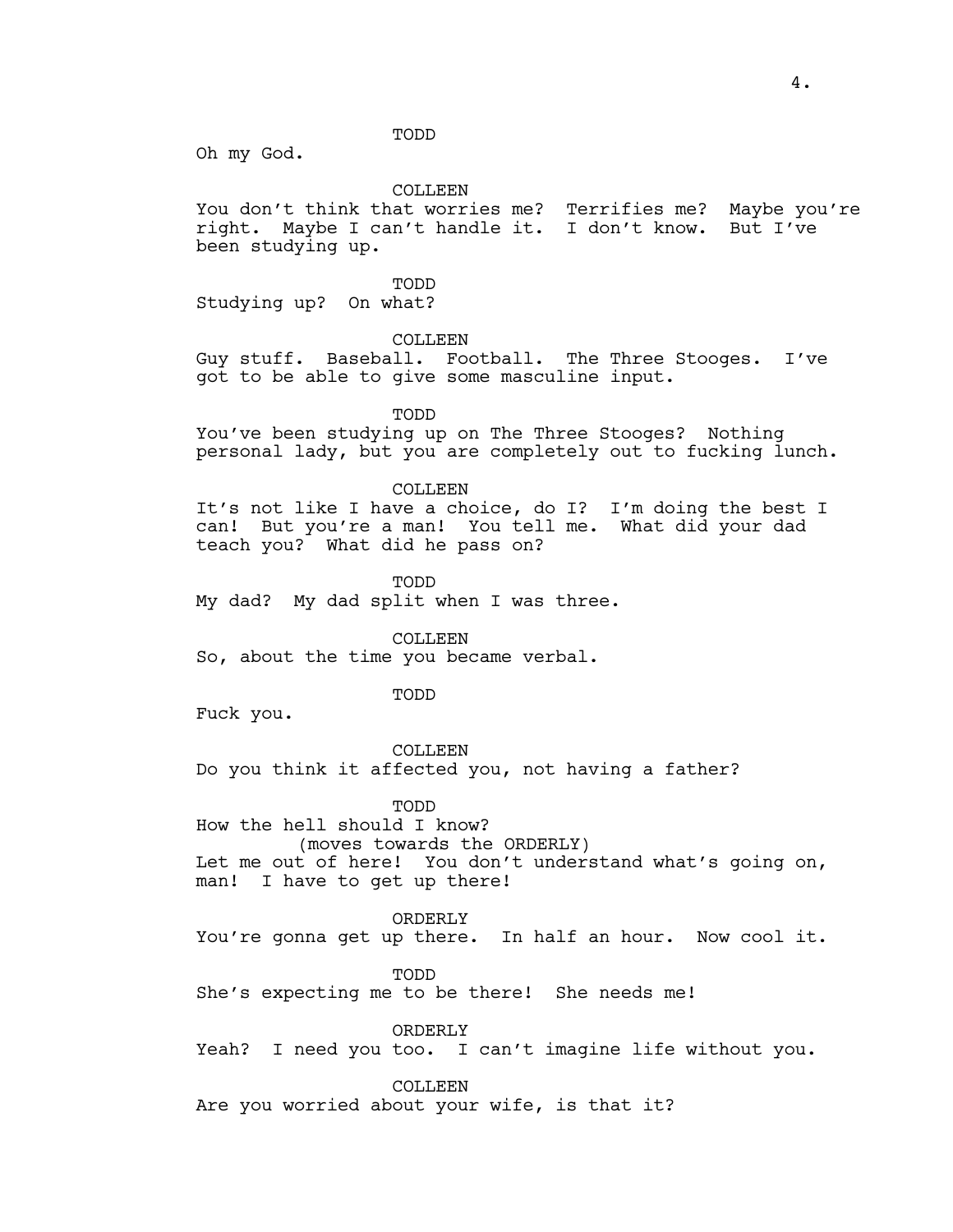#### ORDERLY

Whoa, hold it right there. Despite what he might tell you, Don Juan here doesn't exactly have a wife.

TODD

Hey, mind your own, all right?

## COLLEEN

You're not married?

TODD

We're getting to it! Christ, you don't want to get married sticking out to here, do you?

# COLLEEN

Why did you decide to have a child before you got married?

TODD

Lady, I got news for you. In the heterosexual world, there are some things you don't exactly decide on. Sometimes, you slip one past the goalie.

#### COLLEEN

Wow. So everything I'm talking about means nothing to you. The planning, the worrying, the laying awake at night. You didn't do any of that. You just slipped one past the goalie. Way to go. That's really responsible.

# TODD

I'm responsible.

COLLEEN

You're telling me that I shouldn't have a child, but at least I made the choice to have one.

TODD

Hey, I made a choice too.

#### COLLEEN

What choice? What beer to drink before you got your girlfriend pregnant?

#### ORDERLY

I think he's more of a malt liquor man, myself.

## TODD

Listen, scrub-boy, I can't kick her ass because she's a broad. But I don't have to take that shit from you.

ORDERLY

Buddy, I'd pull you apart like a chicken dinner.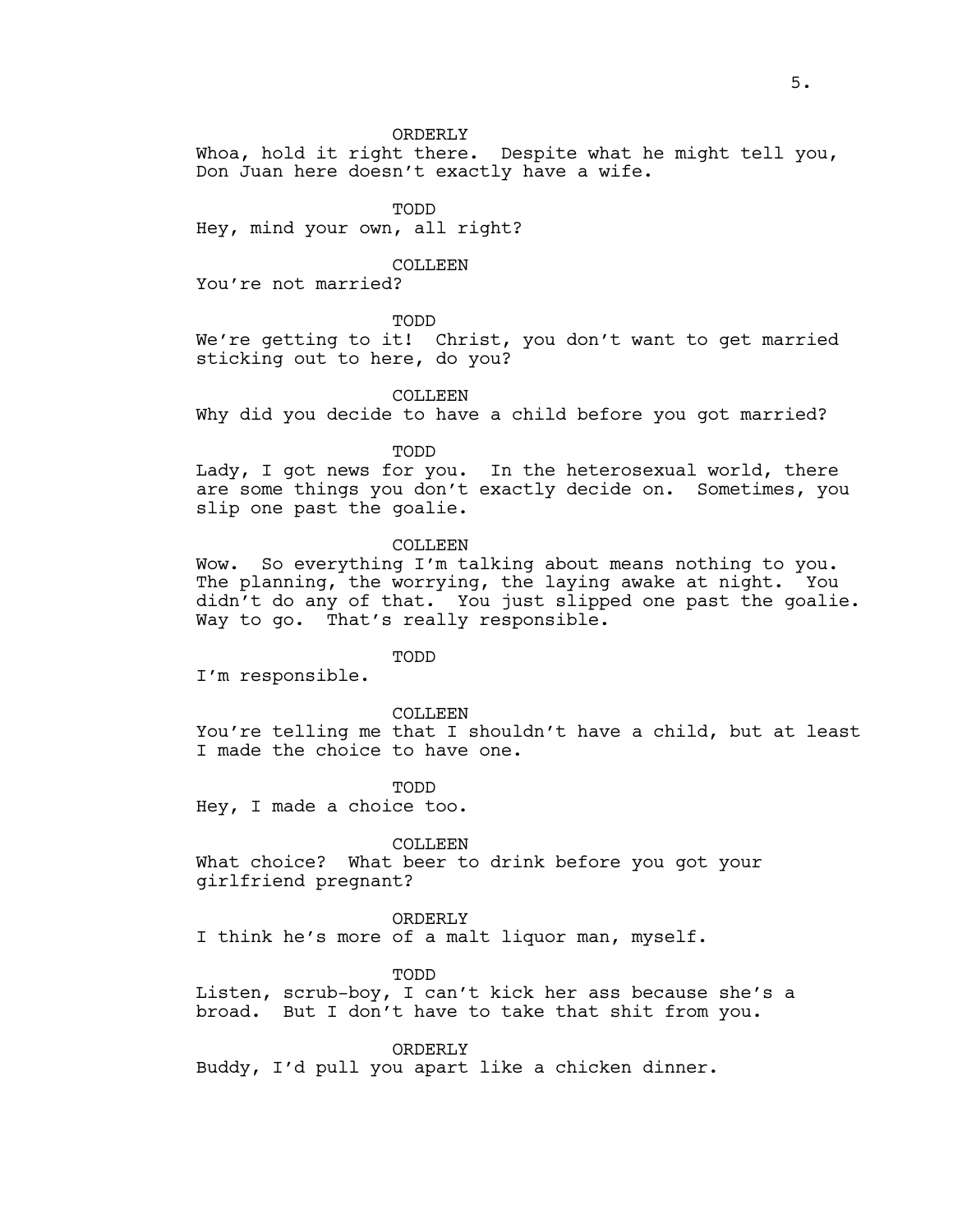You think so? Then come on! Make your move, hotshot! Make your--

(he turns to COLLEEN) Hey, am I right about that? The kicking your ass thing?

COLLEEN

What are you talking about?

TODD

Well, a regular broad, you're not supposed to. But a dyke, I don't know. You might be offended if I didn't.

COLLEEN

Great, I'm stuck in here with a politically correct redneck.

#### ORDERLY

Will both of you just please relax? I know you're on edge, I know you want to be with your loved ones, but lady, you're a walking Petri dish, and macho man here passes out at the sight of a needle. That means you're both liabilities waiting to happen. You're stuck here, and that's that. I'm sorry.

TODD

Like hell.

ORDERLY

Mister, you're gonna be a father in a few minutes. Now would be a really good time to grow up.

TODD

Listen to you. The elitist scumbag speaks.

ORDERLY

C'mon man, I'm an orderly. Your obstetrician is the elitist scumbag.

TODD

And you're wrong, both of you. We did make a choice about having a kid...after we found out.

COLLEEN

You mean abortion. That's your choice. You and your girlfriend decided to not get an abortion. This is amazing. Where do you get off, preaching to me?

TODD

I wasn't preaching.

COLLEEN

Yes, you were! You're telling me that I shouldn't have a child! You need to take a look in the mirror! You're the one bringing an unwanted child into the world.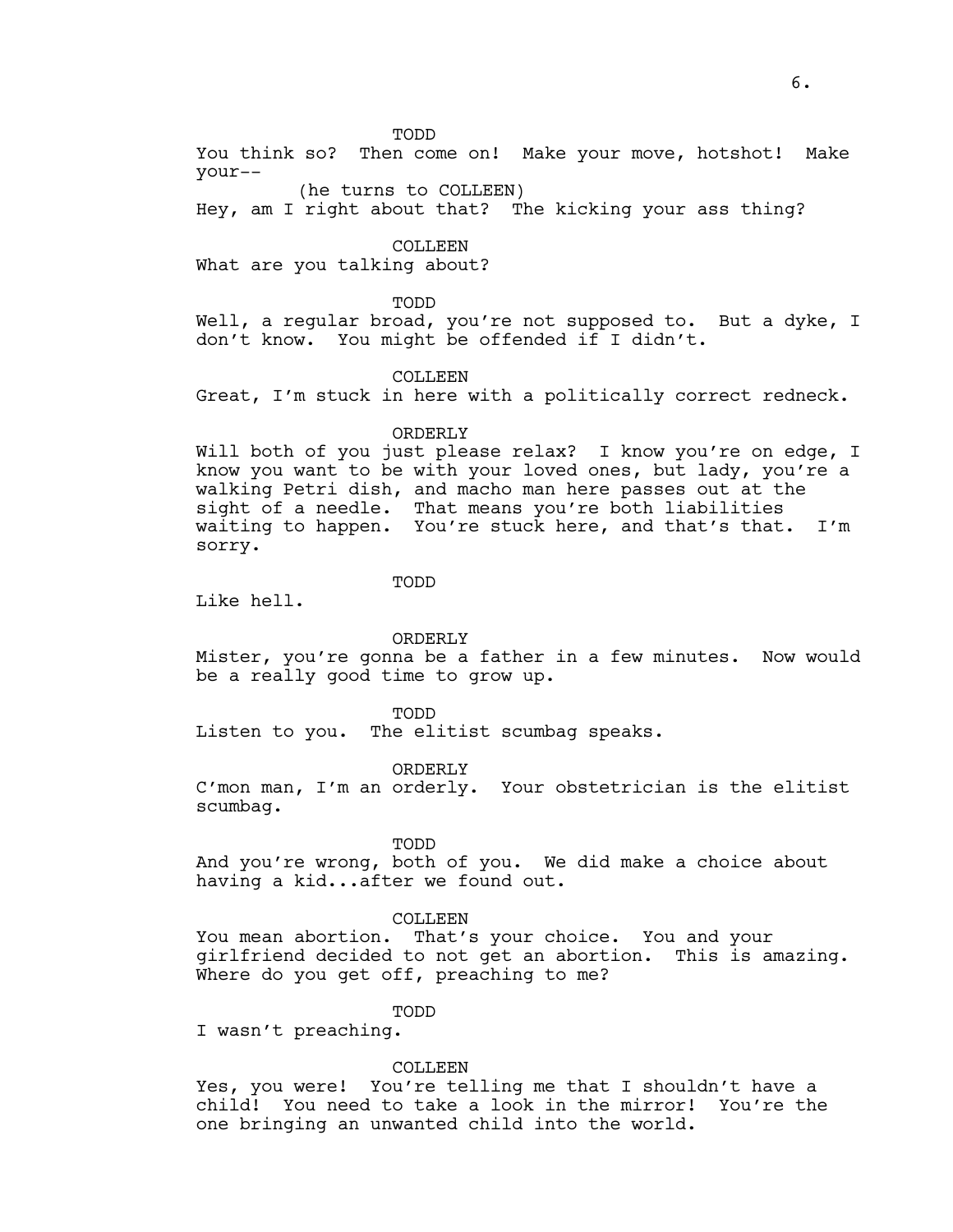He's not unwanted! Just...unexpected. And you, okay, you did all your worrying, all your planning, all your laying awake before there was any kid on the way. Well, what do you think I've been doing since I found out Kristen was pregnant? The same things. The exact same things.

#### COLLEEN

You know, when I was agonizing about all this, whether or not Heidi and I should have a child, it suddenly occurred to me that there are a lot of people in this world who shouldn't have children at all. The women, they think they've done something clever because they lay on their back with their legs in the air. The men, they just blast away and then move on to the next town. It's pathetic, all the kids that wind up being raised by one parent. You know what I think? People should have to have a license to own and operate fully functional reproductive systems.

ORDERLY

You got that right.

TODD Hey, listen lady, at least my kid will have a father.

## COLLEEN

Sure he will. For a couple of weeks. Or months. Or until you head out with a six-pack and another girlfriend. Then you'll probably skip town, just like your dad. Like father, like son. I guess he did pass something down to you after all.

TODD

That's not true! You don't know me! I will be there! I will always be there!

COLLEEN

You're not there now, are you?

(Like a knife through TODD. He tries to get past the ORDERLY again.)

TODD

You gotta let me up there! She's having one of those Caesarean things. What are they doing to her?

ORDERLY

Trust me, you don't want to know.

COLLEEN Your girlfriend's having a Caesarean? So is Heidi.

TODD

They're cutting her up, aren't they?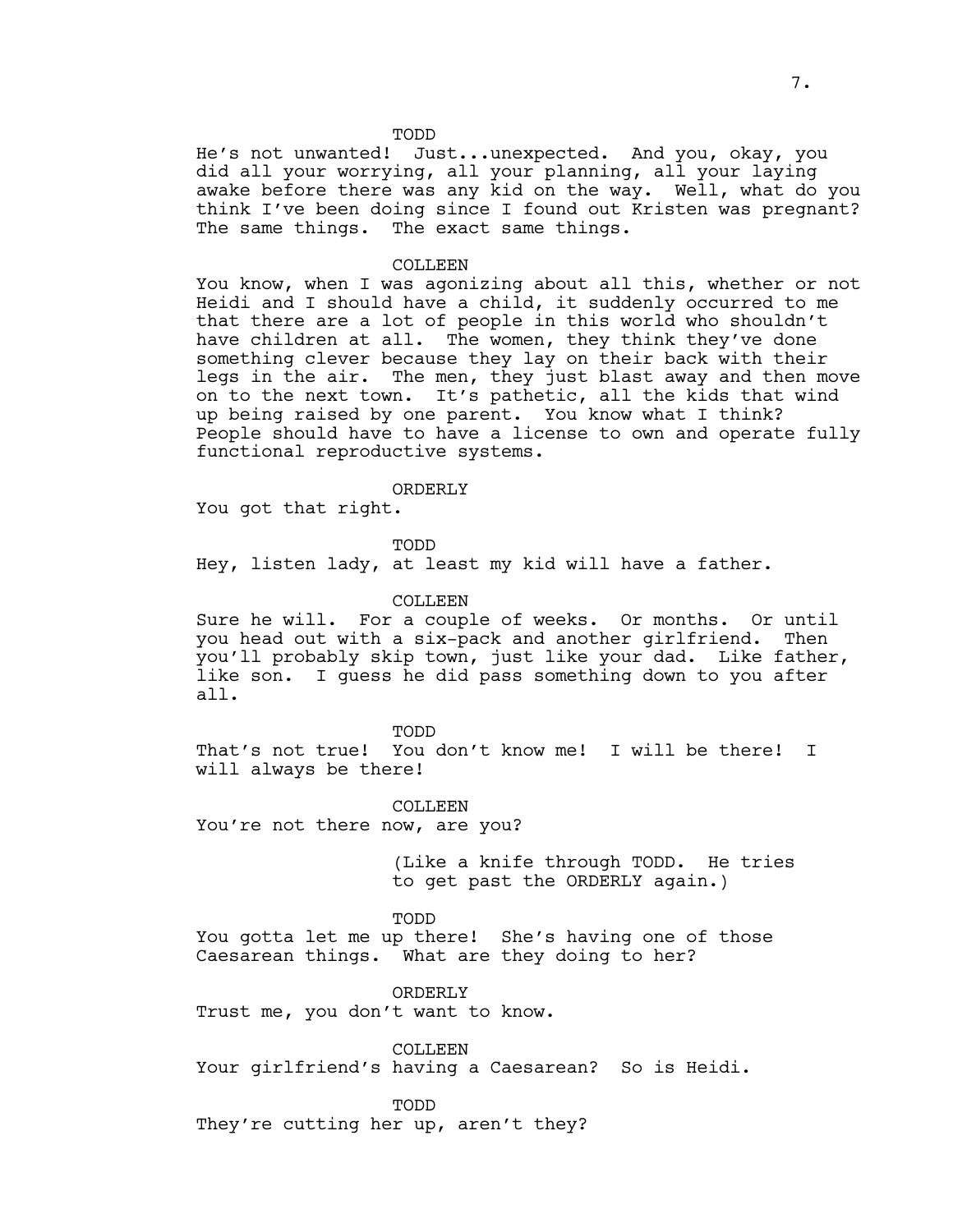COLLEEN

It's a small incision--

TODD

I even think about what they're doing to her up there, I feel sick. The guys at work, I know they'd think I was real pussy and everything, but I just can't stand seeing her hurt.

COLLEEN

Why is it being a pussy to care about someone you love?

TODD

It just is! Son of a bitch! I can't do anything!

(TODD sits down, almost in tears.)

**COLLEEN** 

Hey, she's going to be okay. It's a safe procedure--

ORDERLY

They do them all the time. She'll be fine. Her and the baby.

TODD

Right now, my whole world is up in that room. What am I doing down here? I'm already gone. I'm already not there.

ORDERLY

You mean, like your father wasn't there? Is that what you're killing yourself about?

COLLEEN

You'll be there if you want to be. Right now, you're just waiting. Like me. We're waiting, that's all.

TODD

Yeah, but you're better than me, aren't you? Everyone expects you to stay. What do they expect of me? It's like you said, one six-pack and I'm gone, right?

COLLEEN And like you said, if I think I can teach my kid football, I'm out to lunch.

ORDERLY "Out to fucking lunch" I think was the exact quote.

COLLEEN Thanks for the clarification.

TODD

I don't know. Maybe you can. If you really want to.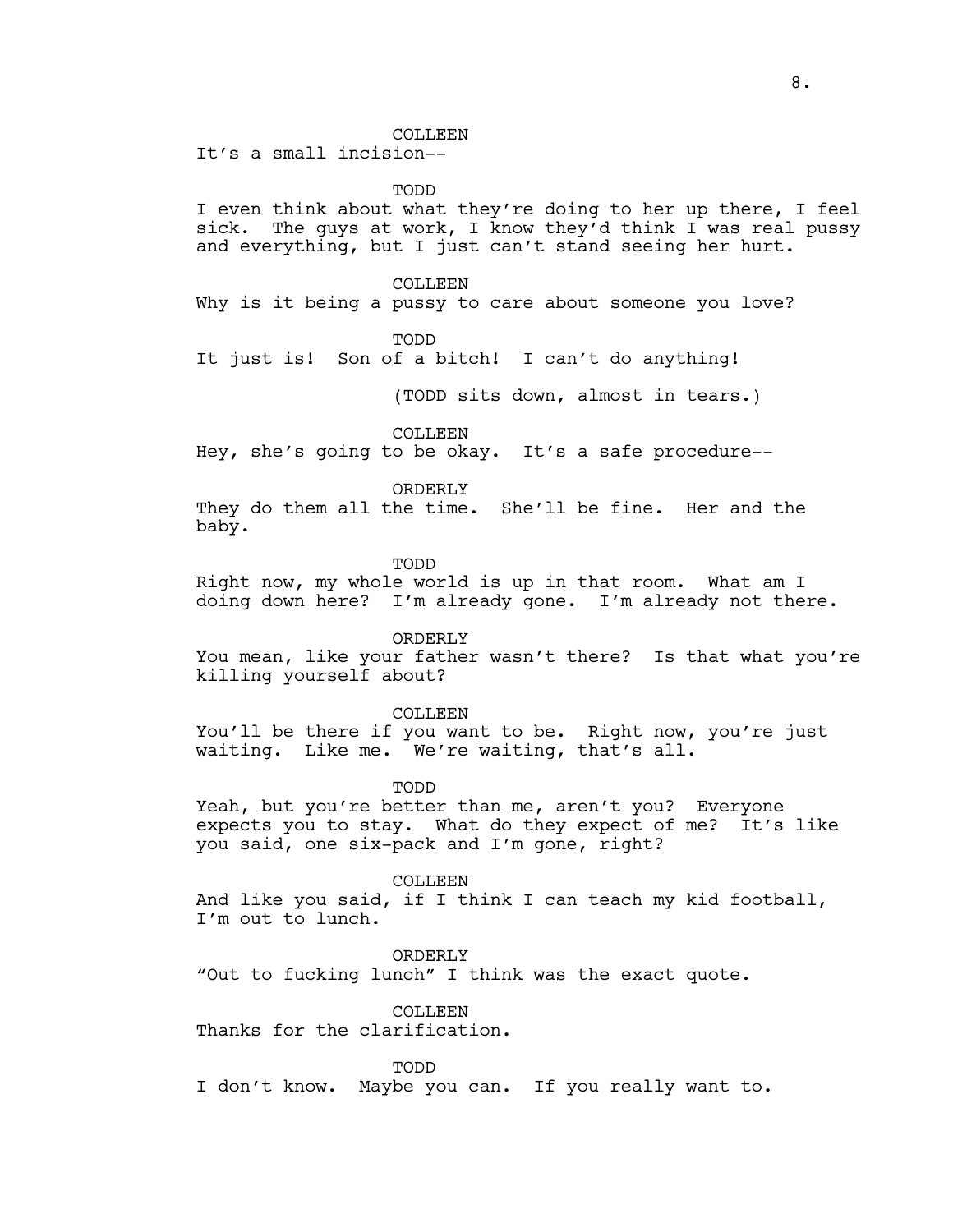#### COLLEEN

And maybe you'll be there. If you really want to.

TODD

Yeah. Maybe...

# COLLEEN

Listen, I'm sorry about what I said about you not being there. I've just been wound so tight, and you really got me going with all the dyke this and dyke that stuff. But I had no business saying that.

#### TODD

No, it was me. It's my fault. I don't know what's wrong with me. No, I know what's wrong with me, I'm an idiot, that's what's wrong with me. I'm sorry. I'm just like you, I've been a basket-case all day. I mean, we're both having a kid. Right now. Jesus. Can you believe that? We're gonna have a new person living with us.

# COLLEEN

That room's been empty so long.

TODD

And we've decorated it like three times.

**COLLEEN** 

Four times.

TODD

Just waiting for our beautiful baby--

TODD AND COLLEEN

Boy.

#### ORDERLY

Well, what do you know? You two might be human after all.

COLLEEN

(checking her watch)

Can I get out of here now? Heidi is due out of surgery in a couple of minutes.

ORDERLY

(checking his watch) Yeah, okay.

# COLLEEN

Good luck.

(COLLEEN extends her hand to TODD. They shake hands a little awkwardly.)